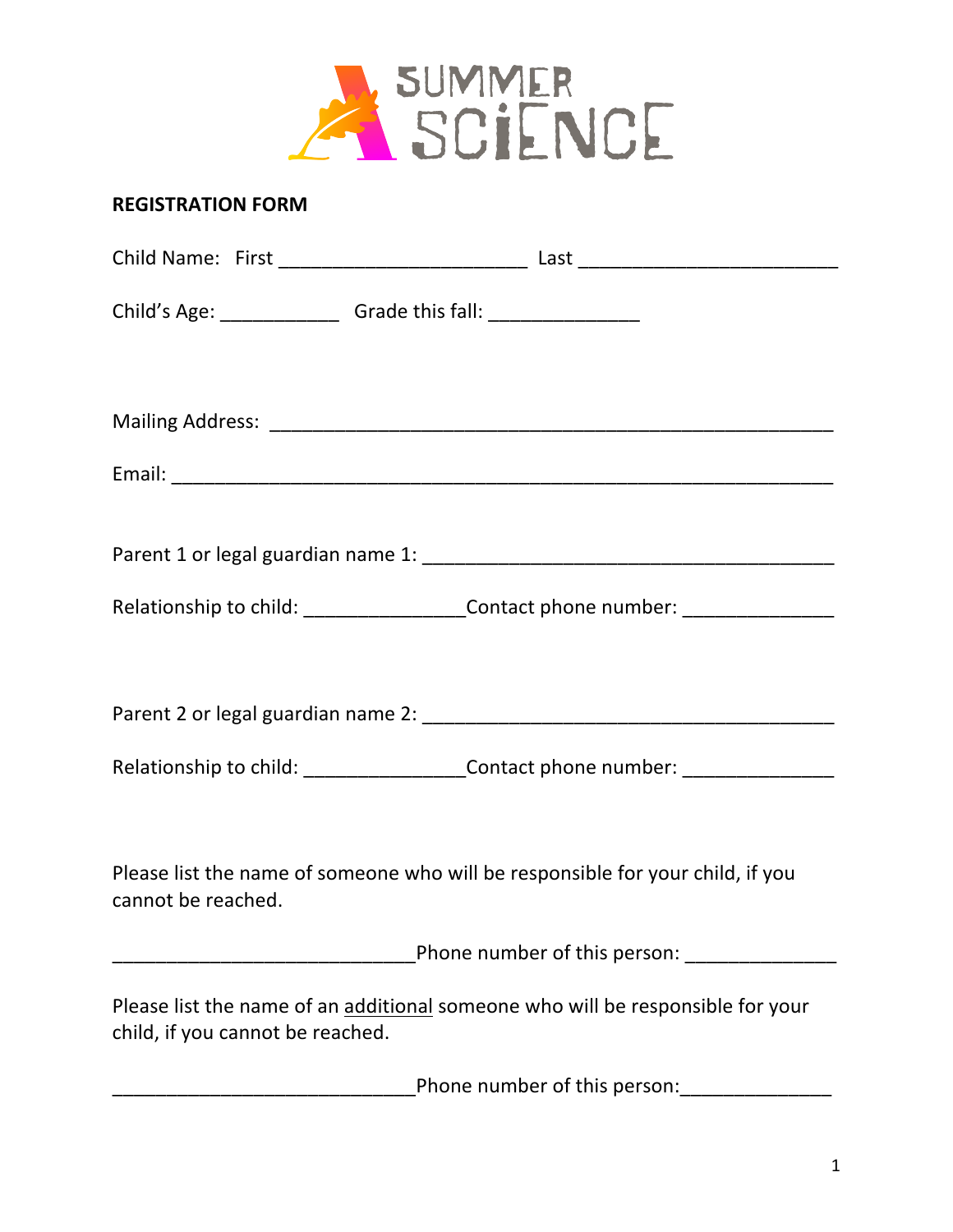

Please list any special health conditions, food or other allergies, medications taken, etc. Write 'none' if there are not any.

\_\_\_\_\_\_\_\_\_\_\_\_\_\_\_\_\_\_\_\_\_\_\_\_\_\_\_\_\_\_\_\_\_\_\_\_\_\_\_\_\_\_\_\_\_\_\_\_\_\_\_\_\_\_\_\_\_\_\_\_\_\_\_\_\_\_\_

\_\_\_\_\_\_\_\_\_\_\_\_\_\_\_\_\_\_\_\_\_\_\_\_\_\_\_\_\_\_\_\_\_\_\_\_\_\_\_\_\_\_\_\_\_\_\_\_\_\_\_\_\_\_\_\_\_\_\_\_\_\_\_\_\_\_\_

| Doctor's Phone Number: National Assembly Phone Number: |  |
|--------------------------------------------------------|--|
|                                                        |  |
| Hospital Preference: __                                |  |

In case of a medical emergency, when I cannot be reached, I give permission for my child to be taken to the nearest doctor or medical facility for treatment. My signature reflects my permission for my child to participate in all activities of the scheduled "Summer Science" program.

| Signature: | ---- |  |
|------------|------|--|
|            |      |  |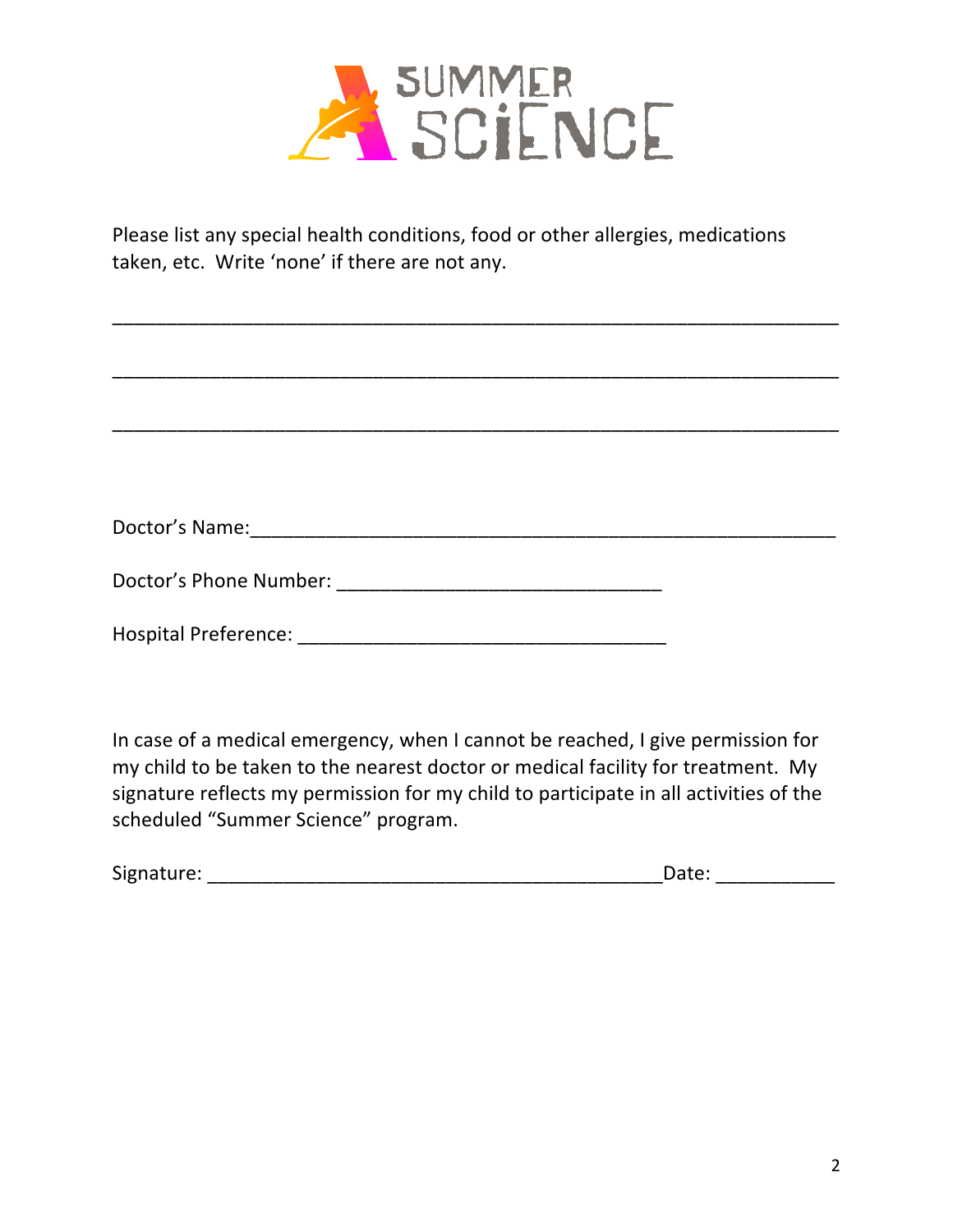

## **CONSENT FORMS**

PHOTO CONSENT for a minor: I grant the Longview Arboretum and Nature Center my permission to use the photographs taken during camp for any legal use, including but not limited to publicity, copyright purposes, illustration, advertising and web content. Furthermore, I understand that no royalty, fee or other compensation shall become payable to me by reason of such use.

| Or |                                                                                                                                                                                                                                                                                                                                          |
|----|------------------------------------------------------------------------------------------------------------------------------------------------------------------------------------------------------------------------------------------------------------------------------------------------------------------------------------------|
|    | I decline Photo Consent (check if applicable)                                                                                                                                                                                                                                                                                            |
|    | Date: the contract of the contract of the contract of the contract of the contract of the contract of the contract of the contract of the contract of the contract of the contract of the contract of the contract of the cont                                                                                                           |
|    | <b>MEDICAL CONSENT for a Minor</b>                                                                                                                                                                                                                                                                                                       |
|    |                                                                                                                                                                                                                                                                                                                                          |
|    | do hereby consent to any medical care (1997) And the summary series and the series of the summary medical care<br>determined by a physician to be necessary for the welfare of my child while said<br>child is under the care of Longview Arboretum and Nature Center and I am not<br>reasonably available by telephone to give consent. |
| Or |                                                                                                                                                                                                                                                                                                                                          |
|    | I decline Medical Care (check if applicable).                                                                                                                                                                                                                                                                                            |

Signature: \_\_\_\_\_\_\_\_\_\_\_\_\_\_\_\_\_\_\_\_\_\_\_\_\_\_\_\_\_\_\_\_\_\_\_\_\_\_\_\_\_\_Date: \_\_\_\_\_\_\_\_\_\_\_